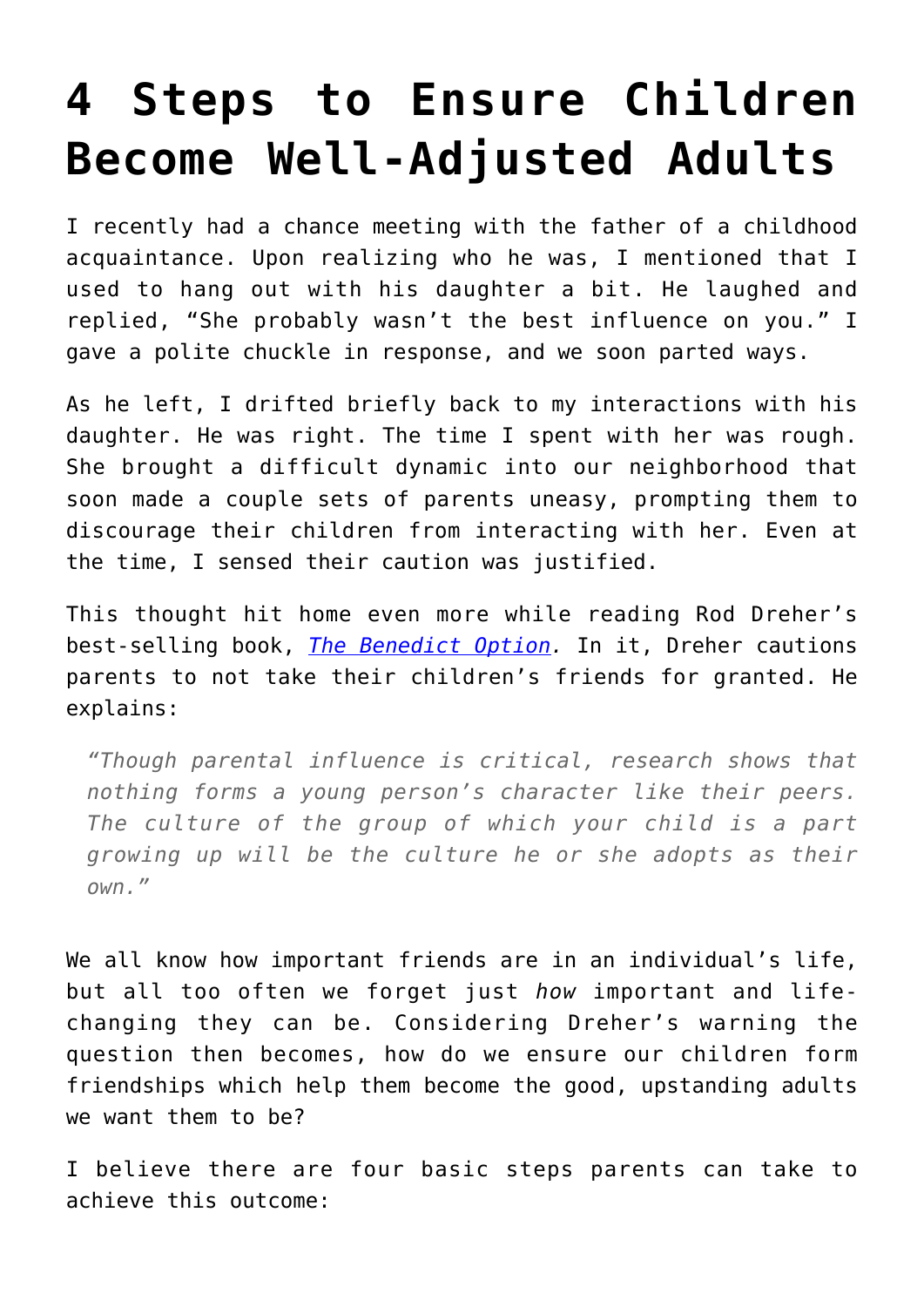### **1. Choose Schools and Activities Wisely**

Helicopter parenting has a bad rap these days. No parent wants to be the one in the hovercraft who never trains a child to operate on his own.

However, our fears about helicopter parenting should not cause us to draw back from careful observation of potential peers in the schools, soccer teams, or drama clubs that our children frequent. Being aware of the influences on your child and knowing when to steer them from bad ones is a difficult, but essential, part of being a parent.

#### **2. Make Home a Happy Place**

Parents need to be the authorities in a household and not their children's peers. That said, it's perfectly okay for parents to have fun with their kids. Parents who balance hard work and appropriate discipline with fun and play are often the ones who maintain the best family relationships as children leave the nest.

## **3. Practice Hospitality**

Home should be a happy place not only for your own children, but other children as well. Parents who welcome their children's peers into their home not only receive firsthand knowledge of the friends' character and the influence they have on their children, but they also have the added benefit of being a positive role model in the lives of those other children.

## **4. Instill Good Morals**

Many of today's parents buy into the thought that their children have the wherewithal to choose how they live their lives – whether they go to church, what type of behaviors they practice, and so on. What they forget, however, is that a life is not well-built without a strong foundation. Parents who both teach and model their values and beliefs, making them an important part of family life, are far more likely to see their children choose friends who adopt those same values.